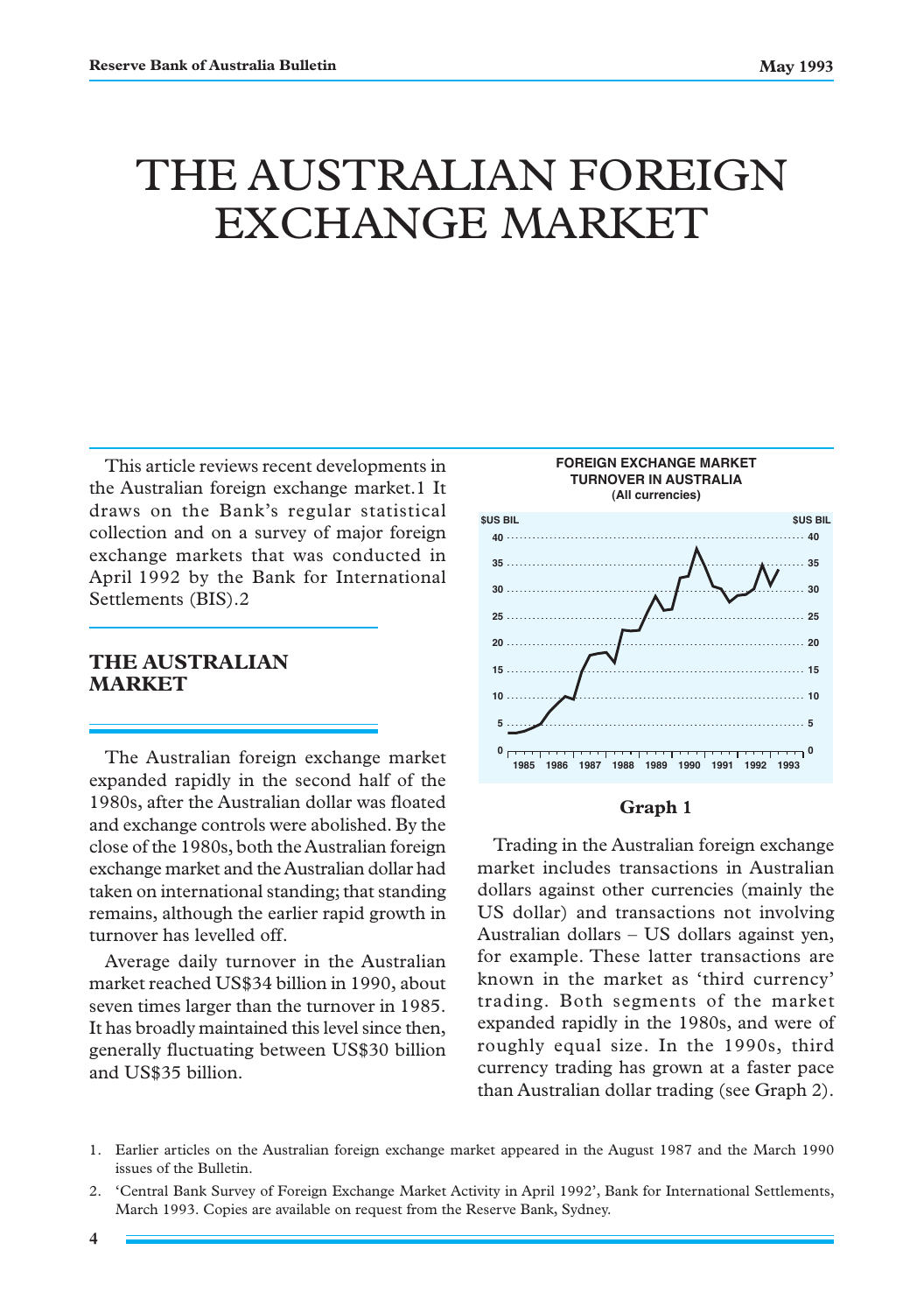



After growing at an average rate of 40 per cent a year over the second half of the 1980s, foreign exchange turnover of the Australian dollar began to level out in 1989 at around US\$12-14 billion a day. It has been fairly flat since then.

Three major factors have contributed to the levelling off in turnover in Australian dollars since 1989:

- rationalisation of financial markets in Australia. As part of their plans to concentrate their activities in a few key financial centres, several foreign-owned institutions decided to withdraw from Australia. Some Australian institutions have also merged. As a result, the number of authorised foreign exchange dealers in Australia declined from a peak of 92 in May 1989 to 72 in March 1993;
- reduced volatility of the AUD/USD exchange rate. The more stable exchange rate has reduced the need for customers and dealers to engage in foreign exchange transactions: in such circumstances, customers are better able to plan and arrange their foreign currency affairs and dealers are able to hold positions for longer. Graph 3 shows the relative decline in volatility of the Australian dollar. In 1991, average daily volatility was comparable with data during the managed exchange rate era. More recently, volatility of the Australian dollar has increased a



**<sup>\*</sup> Average absolute daily percentage change**

#### **Graph 3**

little, though it remains below the average experience of other major currencies; and

interest rates in Australia have fallen sharply relative to those elsewhere. Other things equal, this could be expected to reduce international trading in Australian dollar securities.

In addition to this trading of Australian dollars in Australia, a significant amount of trading in Australian dollars occurs in offshore markets, with the Australian dollar traded actively on a 24-hour basis in all major markets. In April 1992, trading in Australia accounted for only 45 per cent of total turnover in Australian dollars. Trading in the Australian dollar in Asia accounted for 25 per cent of the total turnover in Australian dollars; European and North American markets each accounted for 15 per cent of total turnover.

Global Australian dollar turnover averaged US\$27 billion a day in April 1992. At that time, the Australian dollar was the ninth most actively traded currency (see Table 1). It had been ranked sixth three years earlier, but strong growth in turnover in the French franc, Canadian dollar and, especially, the ECU saw these currencies overtake the Australian dollar. After the disruption to the ECU market in September 1992, however, it is likely that this market has now contracted. The five most actively traded currencies remain the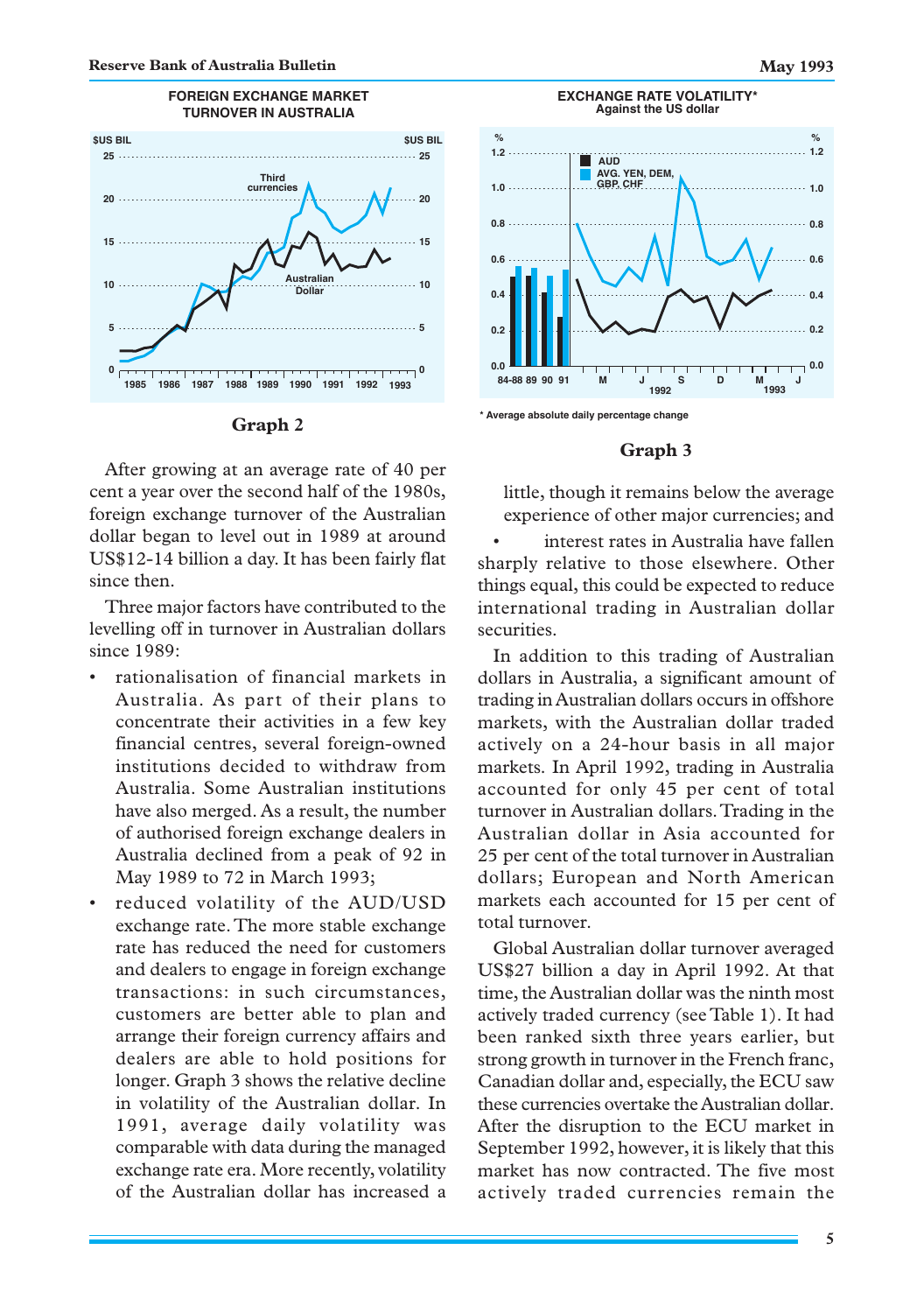| Table 1: Average Daily Turnover of |
|------------------------------------|
| <b>Currencies in World Markets</b> |
| (April 1992)                       |

|                   | <b>USS</b> billion |
|-------------------|--------------------|
| US dollar         | 928                |
| Deutsche mark     | 461                |
| Yen               | 256                |
| Pound sterling    | 150                |
| Swiss franc       | 96                 |
| French franc      | 44                 |
| Canadian dollar   | 37                 |
| <b>ECU</b>        | 35                 |
| Australian dollar | 27                 |
|                   |                    |

US dollar/yen and US dollar/sterling. There is heavy participation by overseas banks. The factors mentioned earlier which dampened trading in Australian dollars do not apply to any great extent to this segment of the market, which has continued to expand in line with trading in other world foreign exchange markets (see below).

# **THE GLOBAL CONTEXT**

US dollar, German mark, yen, sterling and Swiss franc.

Turnover in Australia of third currencies has continued to increase in recent years, after a pause in 1991. It currently stands at around US\$20 billion a day, accounting for about 55 per cent of turnover in the Australian market (compared with 45 per cent for Australian dollar trading).

Trading in this segment of the market covers a wide range of currencies but is accounted for mainly by transactions in US dollar/mark,

|  |  |  | <b>Size of Foreign Exchange Markets</b> |  |
|--|--|--|-----------------------------------------|--|
|--|--|--|-----------------------------------------|--|

The latest BIS survey provides details of foreign exchange trading in 26 foreign exchange markets. (A similar, albeit somewhat narrower, survey was conducted in 1989.<sup>3</sup>) The BIS estimates that global foreign exchange turnover, net of double-counting of transactions within and between markets, was around US\$880 billion a day in April 1992, compared with estimated turnover of US\$620 billion a day in April 1989. This represents average growth of around 12 per cent a year over the period. Table 2 shows turnover in the ten largest markets.

| $(21)$ $(11)$        |                                           |                              |  |  |  |  |
|----------------------|-------------------------------------------|------------------------------|--|--|--|--|
| Country              | <b>Turnover</b><br>(US\$ billion per day) | % growth since<br>April 1989 |  |  |  |  |
| United Kingdom       | 300                                       | 60                           |  |  |  |  |
| <b>United States</b> | 192                                       | 49                           |  |  |  |  |
| Japan                | 126                                       | 10                           |  |  |  |  |
| Singapore            | 76                                        | 38                           |  |  |  |  |
| Switzerland          | 68                                        | 19                           |  |  |  |  |
| Hong Kong            | 61                                        | 24                           |  |  |  |  |
| Germany (b)          | 57                                        | n.a.                         |  |  |  |  |
| France               | 36                                        | 38                           |  |  |  |  |
| Australia            | 30                                        | $\mathbf{0}$                 |  |  |  |  |
| Denmark              | 28                                        | 112                          |  |  |  |  |

**Table 2: Foreign Exchange Turnover (a)** *(April 1992)*

(a) Unadjusted for double-counting between markets

(b) Germany did not participate in the survey in April 1989.

3. 'Survey of Foreign Exchange Market Activity', Bank for International Settlements, February 1990.

**6**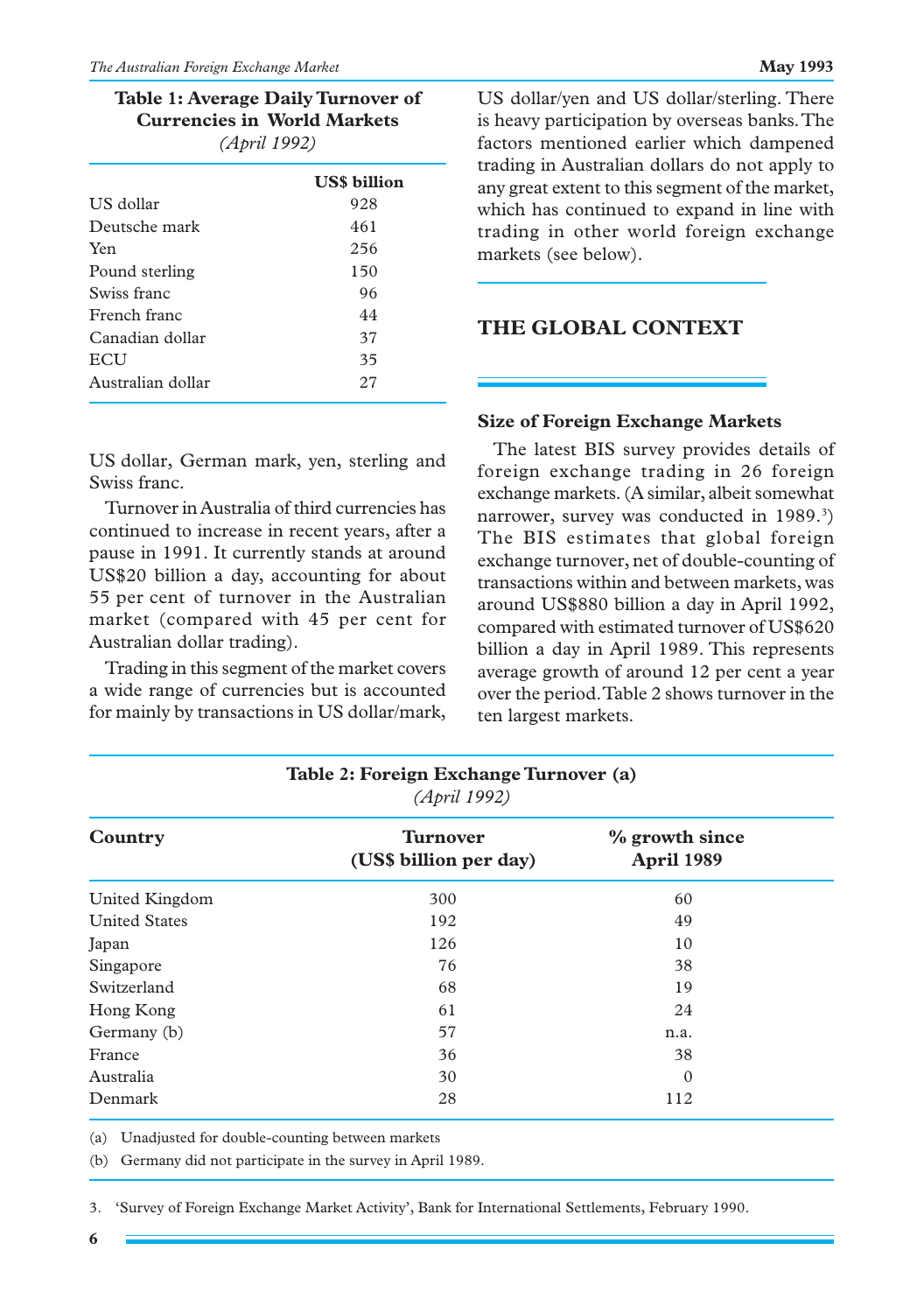The three largest markets remain the United Kingdom, the United States and Japan; over 50 per cent of total activity occurs in these centres. The United Kingdom dominates; its turnover is the largest and fastest growing. The next tier of markets comprises Singapore, Switzerland, Hong Kong and Germany. In total they account for a quarter of total activity. The third tier comprises France, Australia and Denmark.

The Australian foreign exchange market now ranks as the ninth largest, effecting about 3 per cent of global foreign exchange transactions. Turnover in Australia did not expand between the 1989 and 1992 surveys. Lower turnover against the Australian dollar offset growth in third currencies. In fact, third currency trading in Australia rose by about 32 per cent over the three years, faster than growth of total turnover in Tokyo and Hong Kong within this region. (Since the survey was collected, trading in third currencies has increased in Australia by a further 20 per cent.) The substantial increase in importance of third currency trading in Australia over recent years reflects the important role the Australian market plays in bridging the time gap between the closing of trading in American markets and the opening of markets in Asia.

## **Currencies Traded**

The patterns of currency trading in individual foreign exchange markets cover a wide spectrum. In some, the domestic currency accounts for a high proportion of trading, while in others it represents a low proportion. The United States is an example of the former, although this is largely because a high proportion of all foreign exchange transactions are denominated in US dollars. Another example of this kind of market is Tokyo, where 75 per cent of turnover is against the yen. London, Singapore and Hong Kong are at the other end; for example, only 5 per cent of turnover in Singapore is against the Singapore dollar while in London, only 25 per cent of transactions are against sterling.

The Australian market lies toward the middle of this spectrum. As noted earlier, the Australian dollar is involved in around 45 per cent of transactions in the Australian foreign exchange market. Almost all of this turnover is against the US dollar; the only other significant trading of Australian dollars is against yen. Graph 4 provides more information.



#### **AUSTRALIA: MARKET SHARE BY CURRENCY**

#### **Graph 4**

The remaining 55 per cent of turnover in the Australian market covers a range of currencies, mainly with the US dollar on one side of the transaction. The mark accounted for around one-quarter of all turnover in Australia in 1992, well up from 16 per cent in 1989. The strong increase in turnover in marks has been a feature of all markets over this period, and mainly reflects the increased importance of the mark as a reserve currency, particularly because of its links with other European currencies. The proportion of trading of other European currencies in Australia has declined. Trading in yen also has increased, although not to the same extent as that in the mark.

The share of cross-currency trading – i.e. trades which involve neither the US dollar nor the Australian dollar – has increased. This trend is also common to most markets. In Australia, turnover of marks against yen, the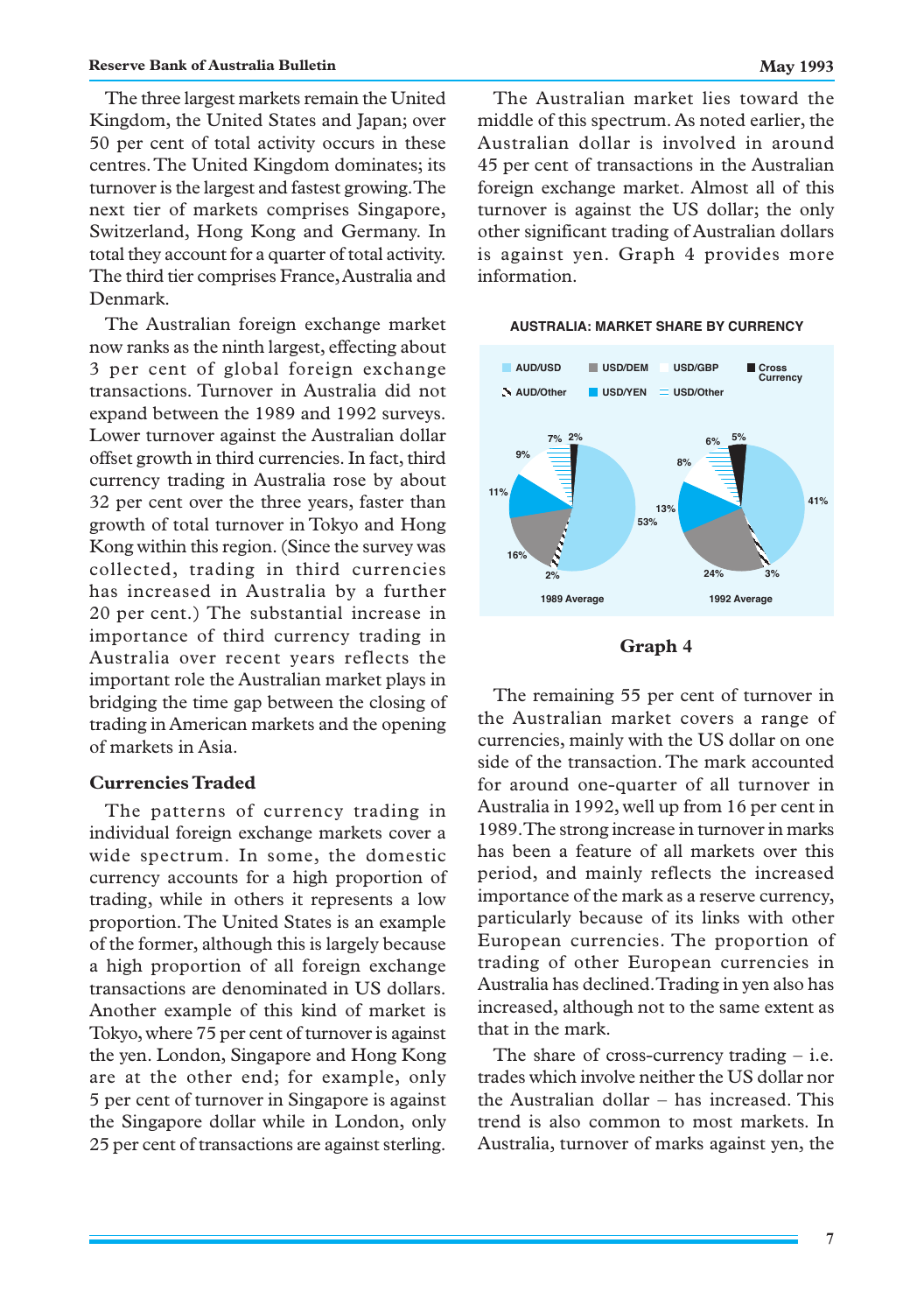largest segment of the cross-currency market, accounts for about 3 per cent of all turnover.

# **Type of Transactions**

There has been a large shift in the different types of transactions undertaken in foreign exchange markets. The proportion of outright spot transactions<sup>4</sup> has fallen noticeably in Australia and elsewhere, while turnover in foreign currency swaps<sup>5</sup> has increased. Table 3 shows some figures.

Some points to note from this table are:

- in the Australian market, spot transactions in 1992 accounted for a little over 40 per cent of all transactions, compared with around 60 per cent in 1989. In other markets, a similar, though less pronounced, trend also has been evident. The more pronounced decline in Australia reflects the fall of around 60 per cent in Australian dollar spot turnover; third-currency spot transactions in Australia rose slightly over the period;
- the share of swaps transactions has increased to over 50 per cent in Australia, higher than the global average;
- forward transactions<sup>6</sup> account for around 4 per cent of turnover in Australia, little changed over recent years and below the average for the global market; and

• futures and options continue to play only a limited role in all foreign exchange markets, despite their rapid growth over recent years. Globally, trading in these is roughly similar in size to outright forwards. In Australia, trading in futures and options accounts for around 3 per cent of turnover.

# **Counterparties**

In Australia, almost 80 per cent of turnover is transacted between banks – domestic interbank dealers are counterparts to around 20 per cent of deals and overseas banks are

## **AUSTRALIA : MARKET SHARE BY COUNTERPARTY Average 1992**



**Graph 5**

| Table 3: Market Share by Type of Transaction<br>(% of turnover) |                   |                   |                      |                   |  |  |
|-----------------------------------------------------------------|-------------------|-------------------|----------------------|-------------------|--|--|
| <b>Transaction</b>                                              | <b>Australia</b>  |                   | <b>Global Market</b> |                   |  |  |
|                                                                 | <b>April 1989</b> | <b>April 1992</b> | <b>April 1989(a)</b> | <b>April 1992</b> |  |  |
| Outright spot                                                   | 61                | 42                | 58                   | 47                |  |  |
| Swaps                                                           | 32                | 51                | 34                   | 39                |  |  |
| Outright forward                                                | 5                 | 4                 | 5                    | 7                 |  |  |
| <b>Futures and Options</b>                                      | $\overline{c}$    | 3                 | 3                    | 6                 |  |  |

**Table 3: Market Share by Type of Transaction**

(a) The April 1989 figures for the global market are unadjusted for double-counting between and within markets.

4. Transactions involving an exchange of currencies within two business days.

- 5. The exchange of two currencies at a particular date and the simultaneous agreement to reverse the transaction at a later date, generally at a different exchange rate.
- 6. The agreement to exchange currencies at an agreed price more than two business days away.

**8**